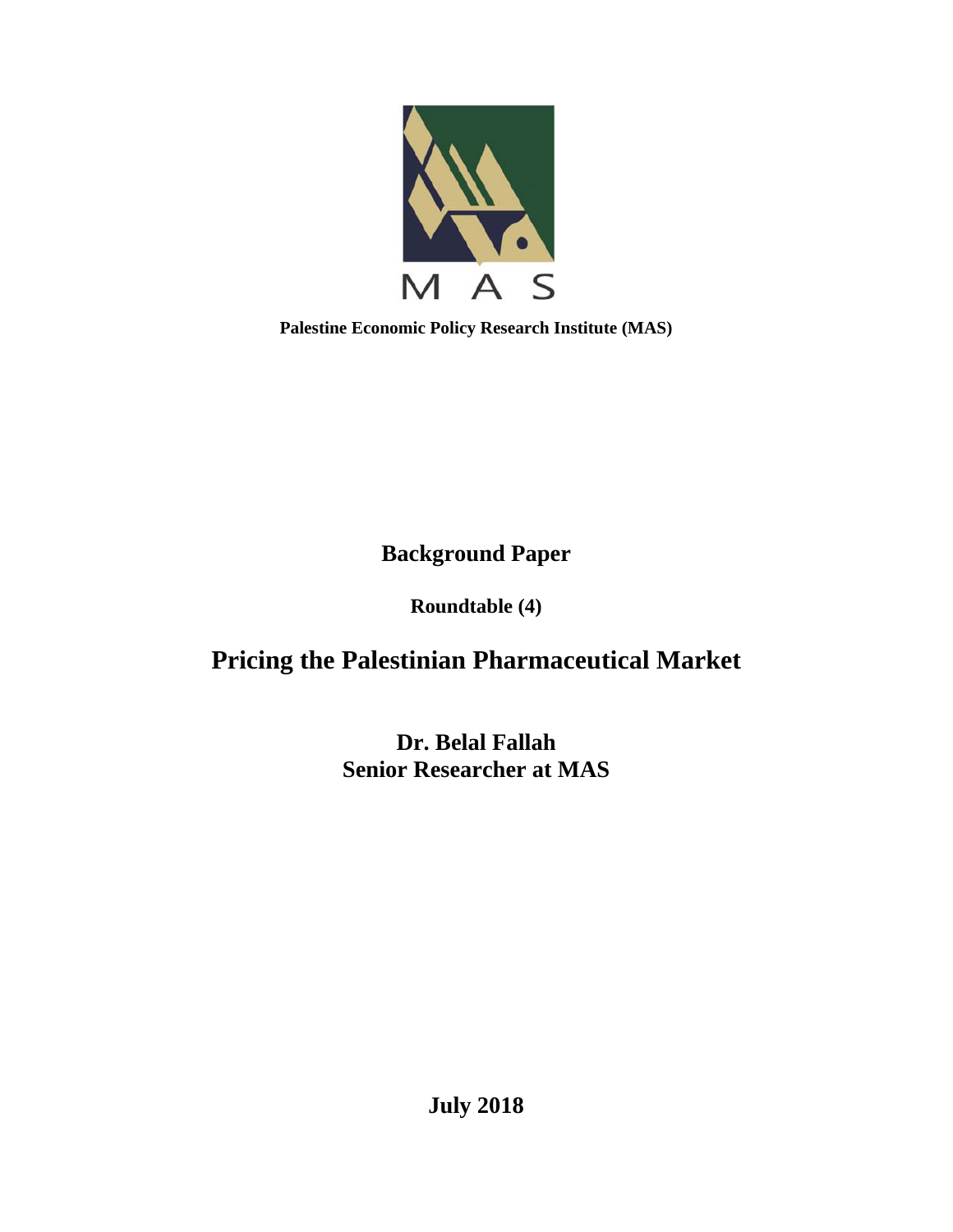#### **1. Introduction**

Pharmaceutical drugs are basic necessities everyone might need at some point in their lives, therefore, making them available at affordable prices for all citizens, especially for low-income earners with no health insurance, should be made a priority. According to the Palestinian Central Bureau of Statistics (PCBS), 90% of private sector employees in the West Bank and the Gaza Strip are not provided with free (even if partial) health insurance from their employers. This figure is worrying, particularly in the Gaza Strip (97%, compared with 88% in the West Bank). Figures also show that the purchasing power of this segment is relatively low, with a median daily wage of about NIS 77, which is 43% of the average daily wage for the segments with health insurance. It is, thus, essential that some procedures be put in place to ensure that pharmaceutical drugs are affordable to low income households.

Pricing of prescription drugs in the Palestinian market is governed by the 2009 "Pricing instructions for medicines" by the Ministry of Health<sup>1</sup>. This background paper, and the round table discussion that follows, will help identify the role of the Palestinian government in improving drug affordability. For this purpose, we compare the prices in Palestine with the prices in Israel and Jordan, the latter having a comparable standard of living. The paper raises a set of questions for discussions on drug affordability and the pertaining potential policies.

In the second section, we present a brief overview of the Palestinian pharmaceutical sector, its products and its local market share compared to imports from Israel and international markets. The third section identifies the most important pricing methods for imported and locally-manufactured medicines, the related executive procedures, as well as suppliers' and pharmacists' profit margins as determined by the Ministry of Health. Section four draws a price comparison between the local market on one hand and the Jordanian and Israeli markets on the other.

#### **2. The Palestinian pharmaceuticals industry**

According to PCBS economic surveys, in 2016 the Palestinian pharmaceuticala sector employed some 1723 workers (about 2% of the total employment in the industrial sector). The value of the output of the 14 manufacturing facilities reached USD161m (about 4% of the total industrial production) and an additional value of USD104 m at current prices for that year. Data show that this sector has expanded significantly over the past years, with production increasing nearly fourfold over 2010, thus raising the share in the local market from 24% to 55%<sup>2</sup>. Recorded foreign trade data show a decline in the share of pharmaceutical products imported from Israel from 34% to 20%, with the difference substituted by Palestinian products.

#### **3. Pricing of medicine in Palestine**

As noted earlier, the medicines in Palestine, whether imported or local, are priced in accordance with the "Pricing instructions for medicines" by the Ministry of Health, of which the following are the most important articles:

**Article 2:** The price of a new (innovative)<sup>3</sup> drug shall be fixed at the lowest price resulting from the application of the following mechanisms:

 1 <sup>1</sup> https://www.pharmacy.moh.ps/index/condition/Language/ar  $\frac{2}{\pi}$  The local market share was calculated, roughly according to

The local market share was calculated, roughly, according to the following equation: (Domestic production - exports) /  $\frac{1}{3}$  (imports + domestic production - exports).

A new drug, as per the pricing instructions of the Palestinian medicines, is a drug that results from research and development, and whose factory or owner holds a valid patent certificate.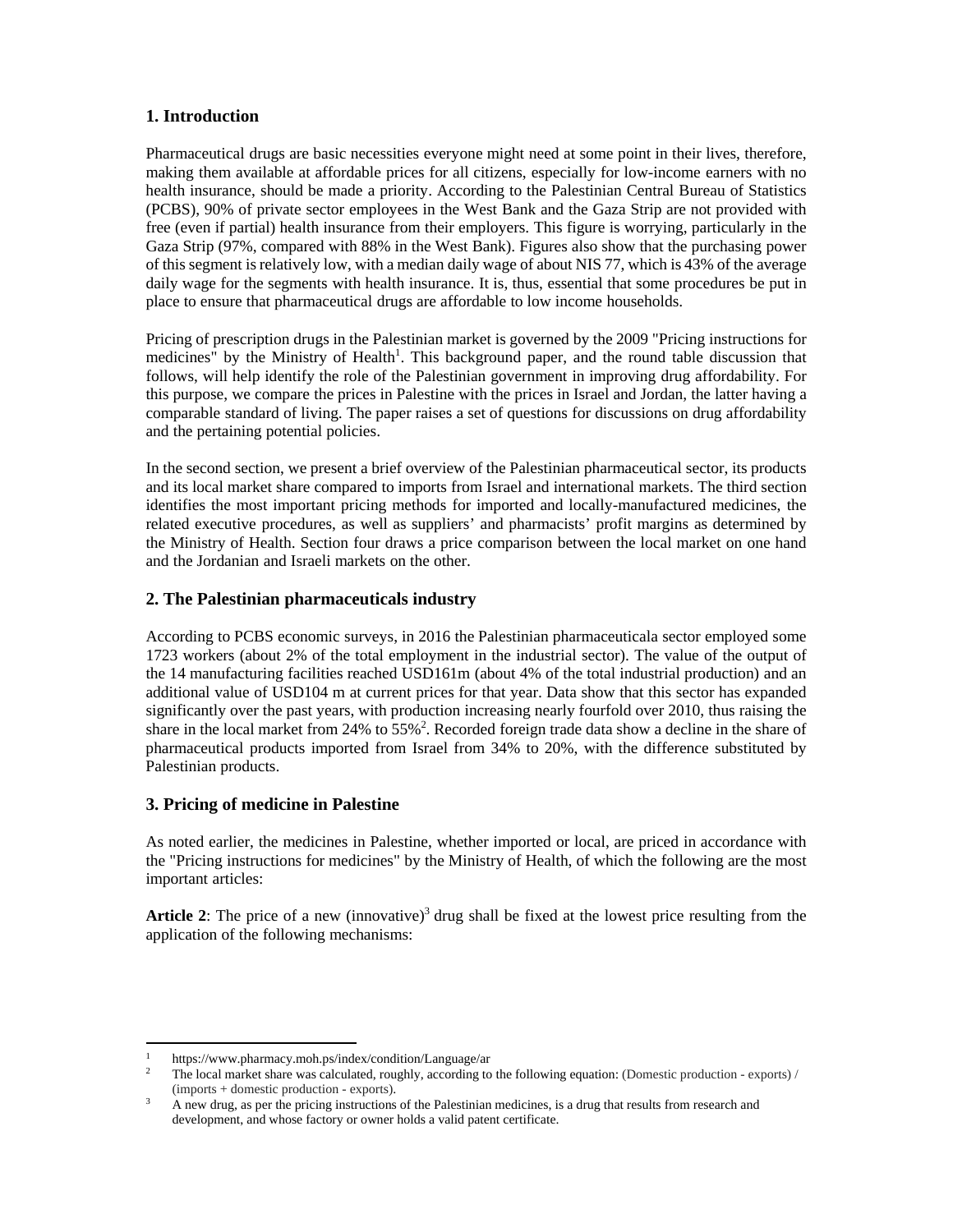- 1. Pricing of a new drug shall be based on one of two incoterms:
	- Within CIF<sup>4</sup> terms, the price is set according to the ex factory price listed in the invoice issued by the concerned authority, in addition to the following fees: clearance fees, internal transport charges, portage, import margin, bank fees, administrative expenses and profits of the pharmaceutical warehouse, the profits of the pharmacy and its administrative expenses and the value added tax in Palestine as provided for in Annex No. (1).
	- Within FOB<sup>5</sup>, the price is determined according to the ex-factory price listed in the invoice issued by the concerned authority, plus the costs in the first item, the shipping costs and insurance fees as provided for in Annex No. (1).
- 2. The price of a new medicine shall be set on the basis of the selling price to the public in the country of origin minus the value added tax, if any, and the profits of the wholesalers and retailers there, plus the freight costs, insurance fees, clearance charges, internal transport charges, import margin, bank fees, expenses and profits of the pharmaceutical warehouse, pharmacy profits and administrative expenses and value added tax in Palestine, as provided for in Annex No. (1).
- 3. The price of a new medicine is the median price resulting from the prices of the sale of the new drug to the public in Britain, Belgium, Italy, Jordan and Saudi Arabia, calculated as per the application of Item II of Article II hereof.
- 4. The price of a new drug shall be determined in line with the price in the nearest neighboring country.

Article 3: The price of a generic drug<sup>6</sup> shall be fixed in accordance with the following methods:

1. The price of a generic drug which has an equivalent registered drug in Palestine shall be 30% lower than the current price of the original medicine or the price of the original medicine when re-priced whichever is less. The re-pricing of the original medicine shall be done in less than one month of the price change.

2. The price of a generic drug with no equivalent registered in Palestine shall be at least 30% lower than the average price resulting from the prices of selling the drug to the public in Britain, Belgium, Italy, Jordan and Saudi Arabia, calculated as per the application of Item II of Article II hereof.

#### **Article 6: Method of calculating the price of locally-produced drugs**

The price of a generic drug is regulated in line with the price resulting from the application of the following methods:

- 1. The price of a generic drug which has an equivalent registered drug in Palestine shall be 30% lower than the current price of the original medicine or the price of the original medicine when re-priced whichever is less. The re-pricing of the original medicine shall be done in less than one month of the price change.
- 2. The price of a generic drug with no equivalent registered in Palestine shall be at least 30% lower than the average price resulting from the prices of selling the drug to the public in Britain, Belgium, Italy, Jordan and Saudi Arabia, calculated as per the application of Item II of Article II hereof.

9. Drugs produced in the local factories and still in the patent period are given a price at least 30% lower than the average price resulting from selling a new drug to the public in Britain, Belgium, Italy, Jordan and Saudi Arabia) calculated as per the application of Item II of Article II hereof, unless the original medicine is registered in Palestine.

<sup>4</sup> Cost, Insurance & Freight

<sup>5</sup> Free on Board.

<sup>6</sup> A generic medicine, as defined by the drug pricing instructions in Palestine, is produced by several local or international companies and marketed by the scientific name or trade name of those companies. It has the same chemical substance as originally developed and patented innovating drug.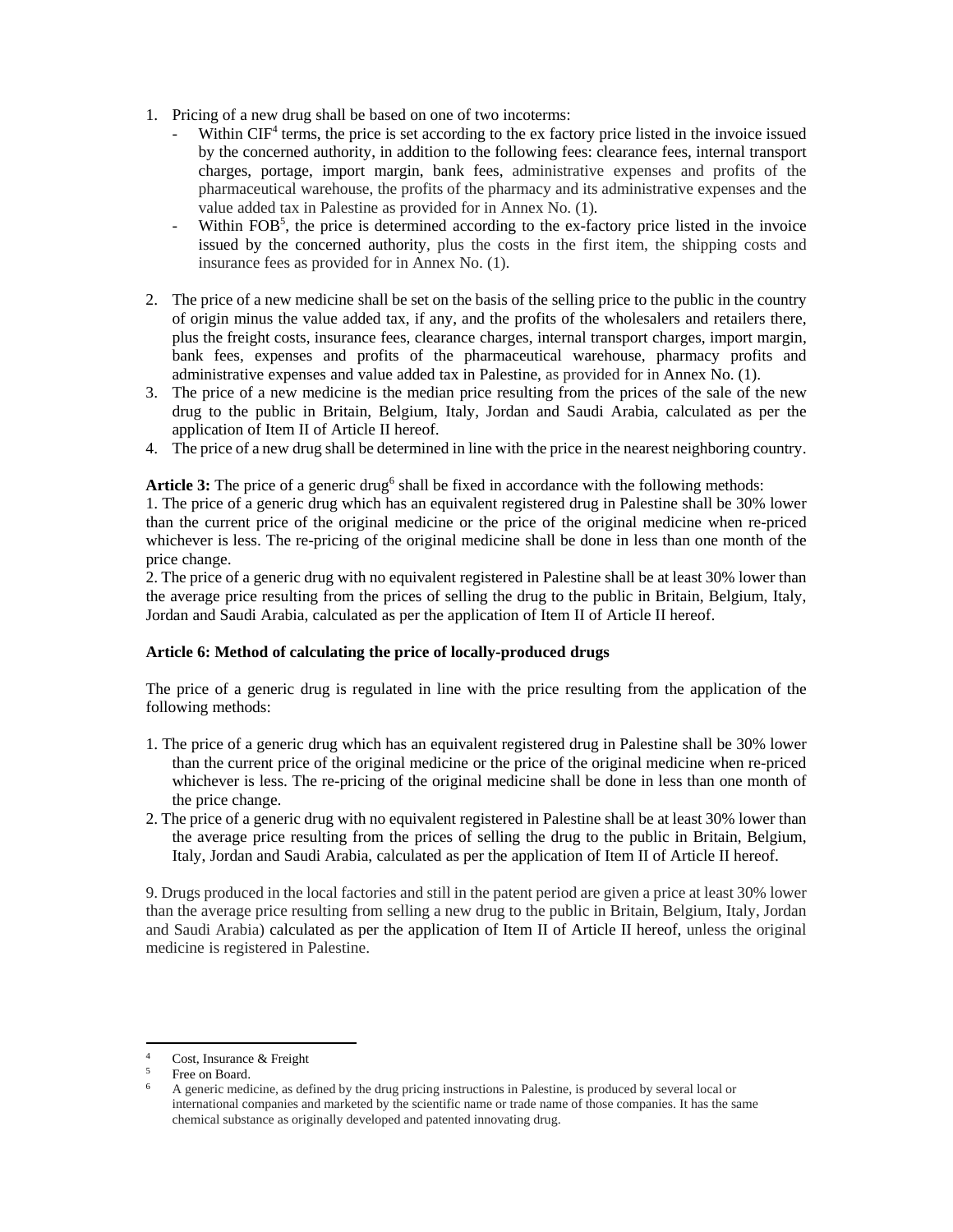#### **Article 8: Currency Pricing**

- 1. Foreign currency exchange rates shall be valid for one year and in accordance with a table issued annually by the Minister of Health in the first week of July. The estimate is based on the official exchange rates of traded currencies during June of the same year, obtained from the Monetary Authority's foreign currency exchange rate bulletin.
- 2. Currency exchange rates in the table referred to in the previous paragraph shall be reconsidered should a 5% positive or negative change in the exchange rate of the NIS occur against other traded currencies for a continuous period of three consecutive months. The new exchange rate is determined the day following the end of the three-month period based on the average exchange rate in the last month of that three-month period. The new rate shall be used for the rest of the year unless another similar change occurs.
- 3. The Ministry of Health shall issue lists of drug sale prices within one week from the date the Minister issues the table for foreign exchange rates.

**Article 17:** In no case shall the price of any drug, with the same brand name in Palestine, be higher than the price in the nearest neighboring country.

**Article 19**: From the date they enter into force, these instructions shall be revised annually or at the request of the Chairman of the Pharmaceutical Technical Committee.

#### **4 - Prices of drugs in the Palestinian market**

The instructions suggest that the pricing methods lack flexibility. The prices of innovative drugs are set in line with the prices in countries that do not have much in common with Palestine, particularly in terms of income and level of health insurance coverage. The pricing system is also delineated by a specific reduction for generic drugs, a fixed profit margin for local importers / manufacturers (20%) and a loosely controlled profit margin for pharmacies (inversely proportional to the price of the drug, at 10-30%). These instructions mean the prices will remain relatively high compared to the prices of commodities traded within a free market economy, with prices usually determined by competition and supply and demand mechanisms. What's more, the pricing instructions do not accurately explain how prices are revised when prices fall globally or in neighboring countries. The Ministry usually revises the prices of medicines and exchange rates once a year, which slows down the process of price adjustment and harms the purchasing power of consumers.

Table (2) in the Appendix compares the prices of a selected sample of imported drugs in the Palestinian local market to the prices in Israel. The sample comprises the most commonly used drugs. The data indicate a significant price convergence in the two markets. However, the large income gap between the Israelis and the Palestinians (in favor of the former) makes the prices of medicines in the local market prohibitively expensive. And unlike in the Palestinian market, the burden of financing the purchase of medicines in Israel is partially supported by the health insurance services that cover all of the population.

Table (2) compares prices of imported drugs with their locally manufactured alternatives. Naturally, the local products are cheaper than imports. Yet, the choice of the consumer depends basically on the physician's decision, which is sometimes determined by the personal relationship between the physicians and suppliers of drugs.

We also compared the prices of some selected locally-manufactured and imported drugs in Palestine with the prices of their equivalents in Jordan. The figures in Table (3) show that the prices of imported drugs in Jordan are higher than the prices in Palestine, whereas for the locally manufactured medicines, the prices vary by drug type. However, the health insurance system in Jordan covers about 74% of the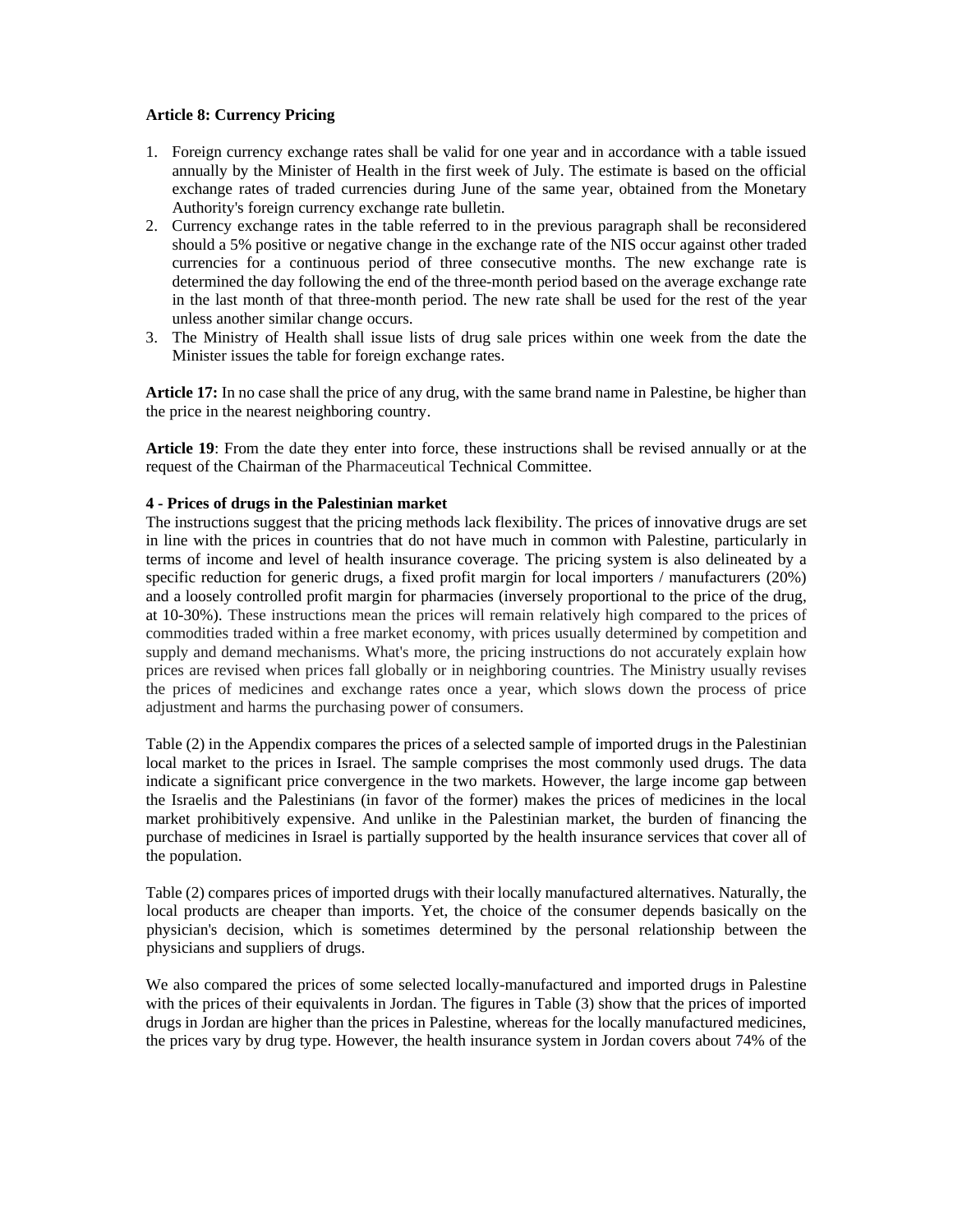population, which is higher than in Palestine. In addition, insurance services in Jordan cover all citizens aged 60 years and higher.<sup>7</sup>

On the other hand, the Palestinian pricing instructions are restricted to medical drugs and do not include food supplements<sup>8</sup>. According to Article (3) of the Ministry of Health's Mandatory Technical Instructions for Food Supplements (45-2014), food supplements may not be supplied to the markets unless they comply with the specifications in these instructions and are registered in accordance with the registration procedures approved by the competent authority. This registration appears to give its owner monopolistic benefits that will ultimately raise the price of food supplements to levels higher than those in the country of origin. The pricing guidelines also exclude other prescription products, such as cosmetics, which are also sold at exorbitant prices. For illustration, Table (4) presents the prices of some products in the local market. The Table also compares their prices with the prices in Israel. Obviously, the prices of many of these products in the Palestinian market are higher; and although the Israeli consumer always receives discounts the percentage of which depends on the insurance program, the Palestinian consumer has to pay the cost in full.

It can be concluded from the price comparison, especially with the Israeli market, that the prices of drugs (as set in the 2009 Pricing Instructions and the procedures related to food supplements and other products) do not take into account the purchasing power of low-income households that are not covered by insurance services, which negatively affects their health and well-being. It is important, therefore, to reconsider the pricing policies in the sector. This background paper raised a number of questions for deliberation in the roundtable attended by stakeholders and representatives from the private, public and civil sectors:

#### **Questions for discussion**

- 1. Should drug pricing and the pertinent operational procedures be reformed to allow for more free market mechanisms in order to achieve fair prices? What are the most important reforms?
- 2. What are the procedures needed to control the prices of dietary supplements and nonpharmaceutical products?
- 3. Should the drug pricing system be computerized in order to speed up price adjustment? What are the relevant best practices?
- 4. Should private sector insurance coverage be expanded to allow for more affordable prices for lowincome households?
- 5. What is the role of consumer protection associations in controlling the Palestinian pharmaceutical market?

 7 http://alrai.com/article/10419295/ Localities / Shamol-on-the-60-year-insurance-health-raising-proportion-believers-li-74

<sup>8</sup> Mandatory technical guidelines for dietary supplements "45-2014" are defined as oral products intended to supplement the normal diet. They are foods which are concentrated sources of one or more nutrients or other dietary substances with known and established nutritional or beneficial physiological effect, and which are presented as such and are offered alone or in combination.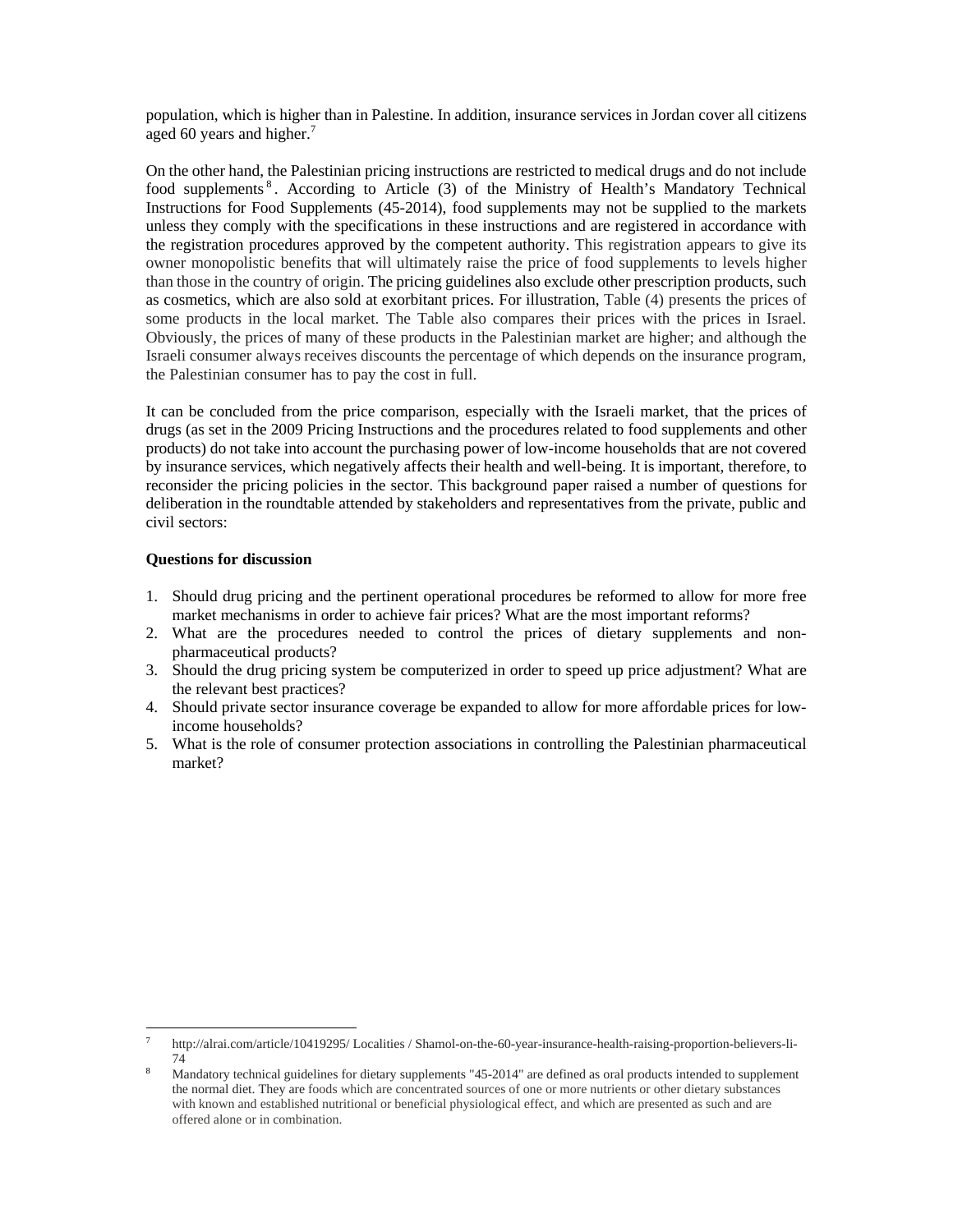## **Appendix**

|                | <b>Charges</b>                                                              | <b>Method of</b><br><b>Shipping</b> | <b>Description</b>                                                                                                                                                  | <b>Drug</b><br><b>Category</b>                           | <b>Drug Price</b><br><b>Category</b><br>(NIS) | Ex --<br>factory<br>price                                     | <b>FOB</b>                                  | <b>CIF</b>                   |
|----------------|-----------------------------------------------------------------------------|-------------------------------------|---------------------------------------------------------------------------------------------------------------------------------------------------------------------|----------------------------------------------------------|-----------------------------------------------|---------------------------------------------------------------|---------------------------------------------|------------------------------|
|                | Price<br>of<br>of<br>country<br>origin                                      |                                     |                                                                                                                                                                     |                                                          |                                               |                                                               |                                             |                              |
| 1              | Customs<br>Clearance<br>charges,<br>internal<br>transport, and<br>bank fees | CIF &<br><b>FOB</b>                 | From country of origin Imported<br>to the warehouse in<br>Palestine                                                                                                 |                                                          |                                               | 3.5%                                                          |                                             |                              |
|                | Insurance fees FOB                                                          |                                     |                                                                                                                                                                     | Imported                                                 |                                               | 1%                                                            |                                             |                              |
|                | Freight costs                                                               | <b>FOB</b>                          |                                                                                                                                                                     | Imported                                                 |                                               | 4%                                                            |                                             |                              |
|                | Import margin CIF &                                                         | <b>FOB</b>                          | Covers the fluctuations Imported<br>foreign<br>currency<br>in<br>exchange<br>rates<br>and<br>return<br>of<br>expired,<br>damaged,<br>and<br>non<br>resaleable drugs |                                                          |                                               | 5%                                                            |                                             |                              |
|                |                                                                             |                                     |                                                                                                                                                                     |                                                          |                                               |                                                               |                                             | 113.5% 108.5%                |
| $\overline{c}$ | Administrativ<br>e expenses of FOB<br>warehouse                             | CIF &                               |                                                                                                                                                                     |                                                          |                                               | 6%                                                            |                                             |                              |
|                | Profits of the<br>pharmaceutic<br>al warehouse                              | CIF &<br><b>FOB</b>                 |                                                                                                                                                                     |                                                          |                                               | 20%                                                           |                                             |                              |
|                | Pharmacy<br>profits<br>administrative<br>expenses                           | $CIF \ \&$<br>and FOB               | Wiring,<br>mail<br>telephone<br>Authentication<br>official documents<br>(2%), rents, salaries and<br>bad debts (2%).                                                | and Imported<br>and locally<br>of manufactu<br>red drugs |                                               | 30%<br>25%<br>20%<br>10%                                      |                                             |                              |
|                |                                                                             |                                     |                                                                                                                                                                     |                                                          |                                               |                                                               | 169.5% 164.5%<br>164.5%<br>159.5%<br>149.5% |                              |
| 3              | <b>Taxes</b>                                                                | CIF &<br><b>FOB</b>                 | Value added tax                                                                                                                                                     | Imported<br>and locally<br>manufactu<br>red drugs        |                                               | Depends<br>on<br>the<br>MoF<br>rates<br>(currentl<br>y 14.5%) |                                             |                              |
|                |                                                                             |                                     |                                                                                                                                                                     |                                                          |                                               |                                                               | 194%<br>188%<br>183%<br>171%                | 188%<br>183%<br>174%<br>159% |

### **Table (1): Ex-factory Price and Additional Charges**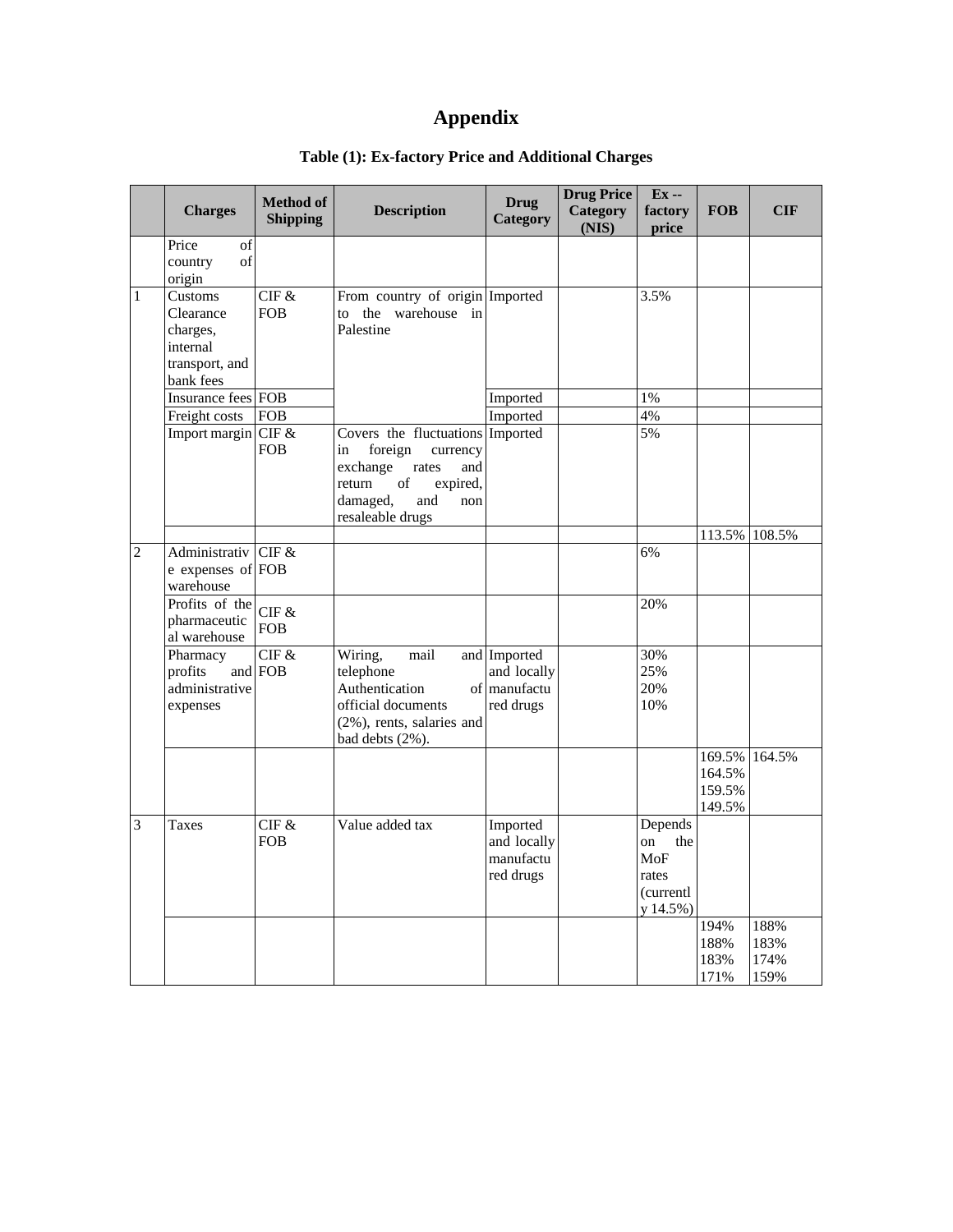|                                 | <b>Commercial Name</b> | <b>Price of Imported Drug</b> | <b>Price of Imported</b>  | Price of Locally-        |  |
|---------------------------------|------------------------|-------------------------------|---------------------------|--------------------------|--|
| <b>Scientific Name</b>          | (Manufacturing         | in the Israeli Market         | Drug in the               | manufactured Drug        |  |
|                                 | Company)               | (01/07/2018)                  | <b>Palestinian Market</b> | - Palestine              |  |
| Clopidogrel                     | Plavix                 | 53                            | 51                        | 50                       |  |
| Valsartan                       | Diovan 160             | 40                            | 42                        | 38                       |  |
| Valsartan +HCT                  | Co-diovan 160/25       | 36                            | 37                        | 25                       |  |
| Valsartan+<br>Amlodipine        | Exforge 5/80           | 103                           | 99                        | 70                       |  |
| Levofloxacin                    | Tavanic x 5 tabs       | 44                            | 48                        | 50                       |  |
| Amoxicilln +<br>clavulanic acid | Augementin 875         | 39                            | 32                        | 30                       |  |
| Azithromycin                    | Azenil 250x6           | 29                            | 28                        | 25                       |  |
| Clarithromycin                  | Klacidsusp             | 35                            | 34                        | 25                       |  |
| Glimepiride                     | Amaryl 4 mg            | 28                            | 27                        | 25                       |  |
| Clindamycin                     | Dalacin 300 caps       | 32                            | 31                        | 42                       |  |
| Cefuroxim                       | Zinnat 500             | 43                            | 38                        | 40                       |  |
| Ibuprofen                       | Nurofen 200            | 48                            | 48                        | 24                       |  |
| Diclofenac                      |                        |                               |                           |                          |  |
| potassium                       | Cataflam x 10          | 13                            | 13                        | 10                       |  |
| Dicofenac sodium                | Voltaren gel           | 48                            | 47                        | 21                       |  |
| Omeprazole                      | Losec x 14 caps        | 19                            | 18                        | 25                       |  |
| Esomeprazole                    | Nexium 40 *28t         | 61                            | 72                        | 60                       |  |
| Sildenafil                      | Viagra 50 x 4          | 80                            | 77                        | 80                       |  |
| Tadalafil                       | Cialis 20 x 4          | 235                           | 277                       | 80                       |  |
| Metronidazole                   | Flagyl 250             | 15                            | 14                        | 15                       |  |
| Xylometazoline                  | Otrivin 1% MD          | 32                            | 33                        | 20                       |  |
| Fluticazone                     | Flixonasespary 120     | 47                            | 42                        | 44                       |  |
| Pregabalin                      | Lyrica 75 * 56cap      | 123                           | 118                       | 85                       |  |
| Terbinafine                     | Lamisil 250            | 53                            | 53                        | 50                       |  |
| Fluconazole                     | Trican 150 x 1         | 22                            | 21                        | 25                       |  |
| Amlodipine                      | Norvasc 5 x 30         | 15                            | 14                        | 15                       |  |
| Atorvastatin                    | Lipitor 20 x 28        | 33                            | 31                        | 30                       |  |
| Rosuvastatin                    | Crestor 10 mg          | 84                            | 107                       | 67                       |  |
| Celecoxib                       | Celebra 200            | 25                            | 24                        | 42                       |  |
| Etoricoxib                      | Arcoxia 90             | 45                            | 49                        | 40                       |  |
| Metformin                       | Glucophage             | 15                            | 15                        | 13                       |  |
| Bisoprolol                      | Concor 5 mg            | 15                            | 15                        | 15                       |  |
| Alendronate                     | Fosalan 70 x 4         | $72\,$                        | 72                        | 50                       |  |
| Fucidic acid                    | Fucidin cr x 30 gm     | 39                            | 38                        | 28                       |  |
| Sitagliptin                     | Januvia 50             | 127                           | 109                       | 52                       |  |
| Loratadine                      | Lorastine              | 27                            | 27                        | 22                       |  |
|                                 |                        |                               |                           |                          |  |
| Desloratadine                   | Aerius 50 mg tab       | 15                            | 15                        | 15                       |  |
| Losartan                        | Ocsaar 50              | 27                            | 27                        | 25                       |  |
| Montelukast                     | Singulair 10 mg        | 70                            | 69                        | 60                       |  |
| Fluoxetine                      | Prozac                 | 17                            | 20                        | 22                       |  |
| Ramipril                        | Tritace 5 mg           | 23                            | 23                        | $\overline{\phantom{a}}$ |  |
| Mebendazole                     | Vermoxsusp             | 26                            | 25                        | 15                       |  |

#### **Table (2): Prices of imported and locally-manufactured drugs in Palestine and Israel (in NIS)**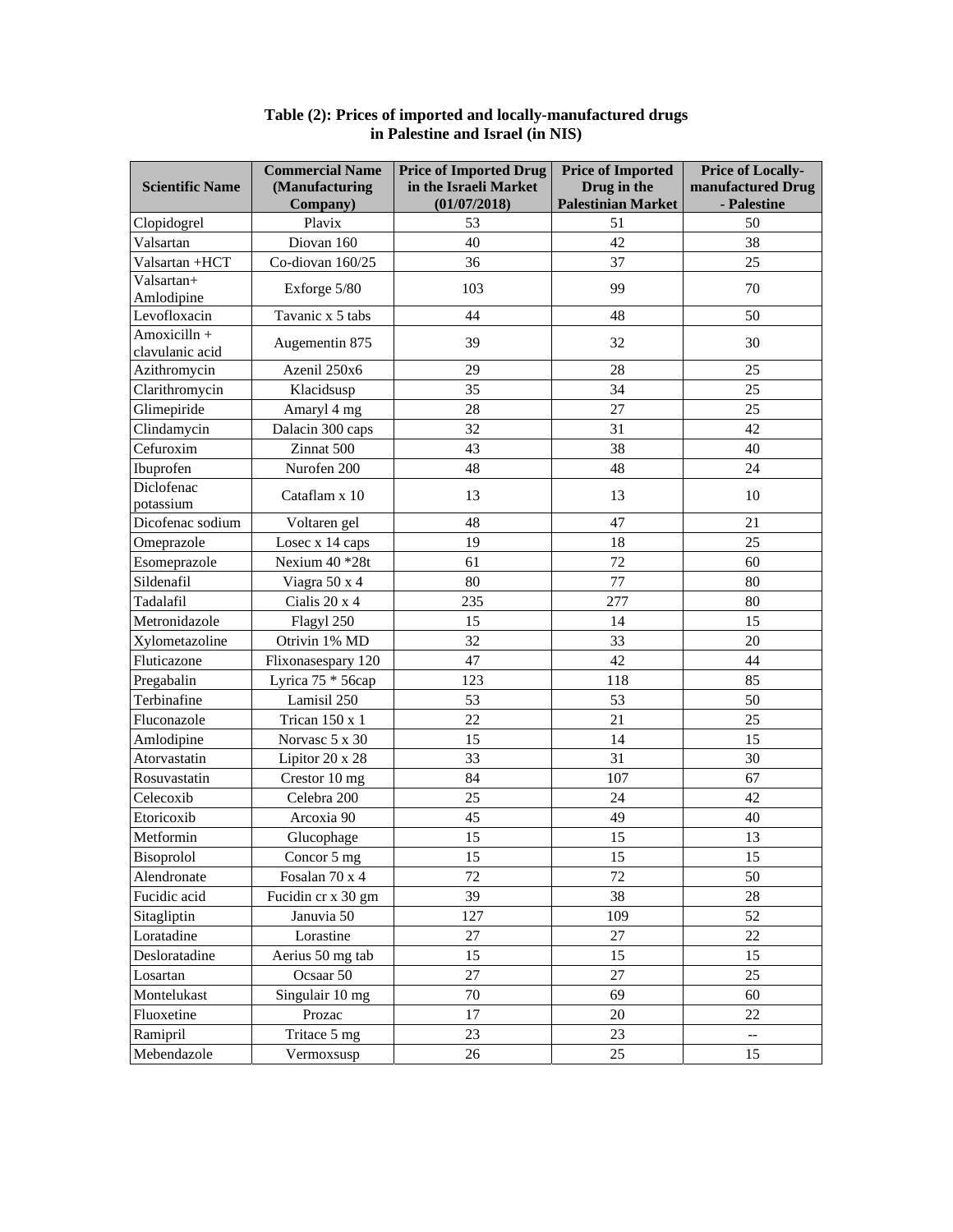| <b>Trade Name of</b><br><b>Original Drug</b> | <b>Price of Imported</b><br>Drug in the Jordanian<br><b>Market</b> | <b>Price of Imported</b><br>Drug in the<br><b>Palestinian Market</b> | <b>Price of Locally-</b><br>manufactured<br>Drugs - Jordan | <b>Price of Locally-</b><br>manufactured Drugs -<br><b>Palestine</b> |
|----------------------------------------------|--------------------------------------------------------------------|----------------------------------------------------------------------|------------------------------------------------------------|----------------------------------------------------------------------|
| Plavix                                       | 88                                                                 | 53                                                                   | 64                                                         | 50                                                                   |
| Co-diovan $160/25$                           | 50                                                                 | 53                                                                   | 37                                                         | 25,35                                                                |
| Augementin 875                               | 57                                                                 | 39                                                                   | 46                                                         | 30                                                                   |
| Zinnat 500                                   | 32                                                                 | 38                                                                   | 32                                                         | 40                                                                   |
| Nexium 40 *28t                               | 135                                                                | 72                                                                   | 89                                                         | 60                                                                   |
| Viagra 50 x 4                                | 135                                                                | 77                                                                   | 71                                                         | 80                                                                   |
| Cialis 20 x 4                                | 137                                                                | 277                                                                  | 74                                                         | 80                                                                   |
| Lyrica 75 * 56cap                            | 146                                                                | 118                                                                  | 126                                                        | 148                                                                  |
| Lipitor 20 x 28                              | 169                                                                | 31                                                                   | 82                                                         | 30                                                                   |
| Crestor 10 mg                                | 107                                                                | 107                                                                  | 66                                                         | 67                                                                   |
| Arcoxia 90                                   | 53                                                                 | 49                                                                   | 30                                                         | 40                                                                   |
| Glucophage                                   | 12                                                                 | 15                                                                   | 11                                                         | 13                                                                   |
| Concor 5 mg                                  | 24                                                                 | 15                                                                   | 18                                                         | 15                                                                   |
| Januvia 100                                  | 173                                                                | 168                                                                  | 157                                                        | 82                                                                   |
| Singulair 10 mg                              | 150                                                                | 70                                                                   | 121                                                        | 60                                                                   |

#### **Table (3): Prices of Imported and Locally-manufactured Drugs in Palestine and Jordan (in NIS)**